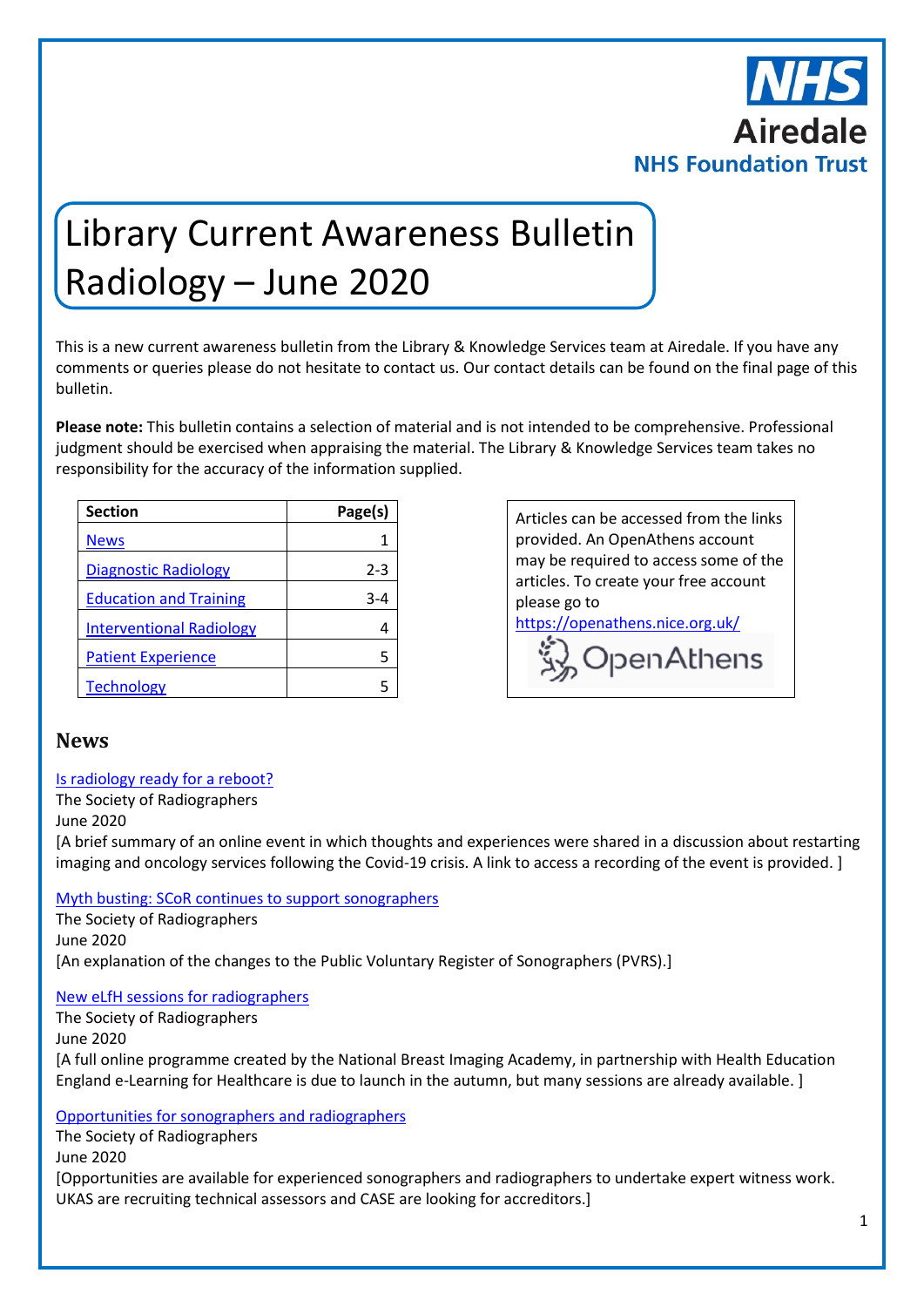## <span id="page-1-0"></span>**Diagnostic Radiology**

[Accuracy of lung ultrasonography in the hands of non-imaging specialists to diagnose and assess the severity of](http://europepmc.org/article/MED/32554727?singleResult=true)  [community-acquired pneumonia in adults: a systematic review](http://europepmc.org/article/MED/32554727?singleResult=true)

Strøm, J.J. et al

*BMJ Open*, vol. 10(6)

June 2020

[The aim was to systematically review the published literature regarding adults with clinical suspicion of pneumonia that compares the accuracy of lung ultrasonography (LUS) performed by non-imaging specialists to other reference standards in diagnosing and evaluating the severity of community-acquired pneumonia. 17 studies were included.]

[Appropriateness of ultrasound imaging for thyroid pathology, the standard of radiology reporting on thyroid nodules](https://onlinelibrary.wiley.com/doi/pdfdirect/10.1111/imj.14401)  [and the detection rates of thyroid malignancy: a tertiary centre retrospective audit](https://onlinelibrary.wiley.com/doi/pdfdirect/10.1111/imj.14401)

Joseph, F.G. et al

*Internal Medicine Journal*, vol. 50(6) pp. 732-740

June 2020

[Medical records were reviewed to determine the number of inappropriate requests for thyroid ultrasound (US), the quality of radiology reporting for thyroid nodules and the resultant number of thyroid cancers identified. Records provided data on patients who underwent thyroid US imaging and were referred to the Endocrine Department at Gold Coast University Hospital, Queensland, between July 2014 and July 2017. Data for 251 patients were analysed and the final 201 patients who were found to have thyroid nodules were evaluated using descriptive statistics.]

#### [Artificial intelligence for interpretation of segments of whole body MRI in CNO: pilot study comparing radiologists](https://ped-rheum.biomedcentral.com/articles/10.1186/s12969-020-00442-9)  [versus machine learning algorithm](https://ped-rheum.biomedcentral.com/articles/10.1186/s12969-020-00442-9)

Bhat, C.S. et al

*Pediatric Rheumatology Online Journal*, vol. 18(1)

June 2020

[Whole body MRI of patients under the age of 16 diagnosed with CNO and treated with pamidronate at a tertiary referral paediatric hospital in United Kingdom between 2005 and 2017 were reviewed. Pre and post pamidronate images of the commonest sites of involvement (distal femur and proximal tibia) were manually selected (n = 45). A machine learning algorithm was developed and tested to assess treatment effectiveness by comparing pre and post pamidronate scans. The results of this algorithm were compared with the results of a panel of radiologists (ground truth).]

[Can diagnostic imaging help improve elder abuse detection?](https://www.birpublications.org/doi/10.1259/bjr.20190632)

Rohringer, T.J. et al

*The British Journal of Radiology*, vol. 93(1110)

June 2020

[A thorough review of the literature using Medline to describe the current knowledge on injury patterns and injury findings seen in elder abuse, as well as barriers to and recommendations for an increased role of diagnostic imaging in elder abuse detection.]

[Radiologic discrepancies in diagnosis of fractures in a Dutch teaching emergency department: a retrospective](https://sjtrem.biomedcentral.com/articles/10.1186/s13049-020-00727-8)  [analysis](https://sjtrem.biomedcentral.com/articles/10.1186/s13049-020-00727-8)

Mattijssen-Horstink, L. et al

*Scandinavian Journal of Trauma, Resuscitation and Emergency Medicine*, vol. 28(1) May 2020

[A single-centre retrospective analysis of all missed fractures in a general teaching hospital from 2012 to 2017 was performed to determine the rate and nature of radiographic discrepancies between ED treating physicians, radiologists and trauma/orthopaedic surgeons and the clinical consequences of delayed diagnosis. Data regarding missed fractures were provided by the hospital's complication list and related database. Additional data were retrieved from the electronic medical records as required for the study.]

[Radiological management of COVID-19: structure your diagnostic path to guarantee a safe path](https://link.springer.com/content/pdf/10.1007/s11547-020-01231-w.pdf) Stramare, R. et al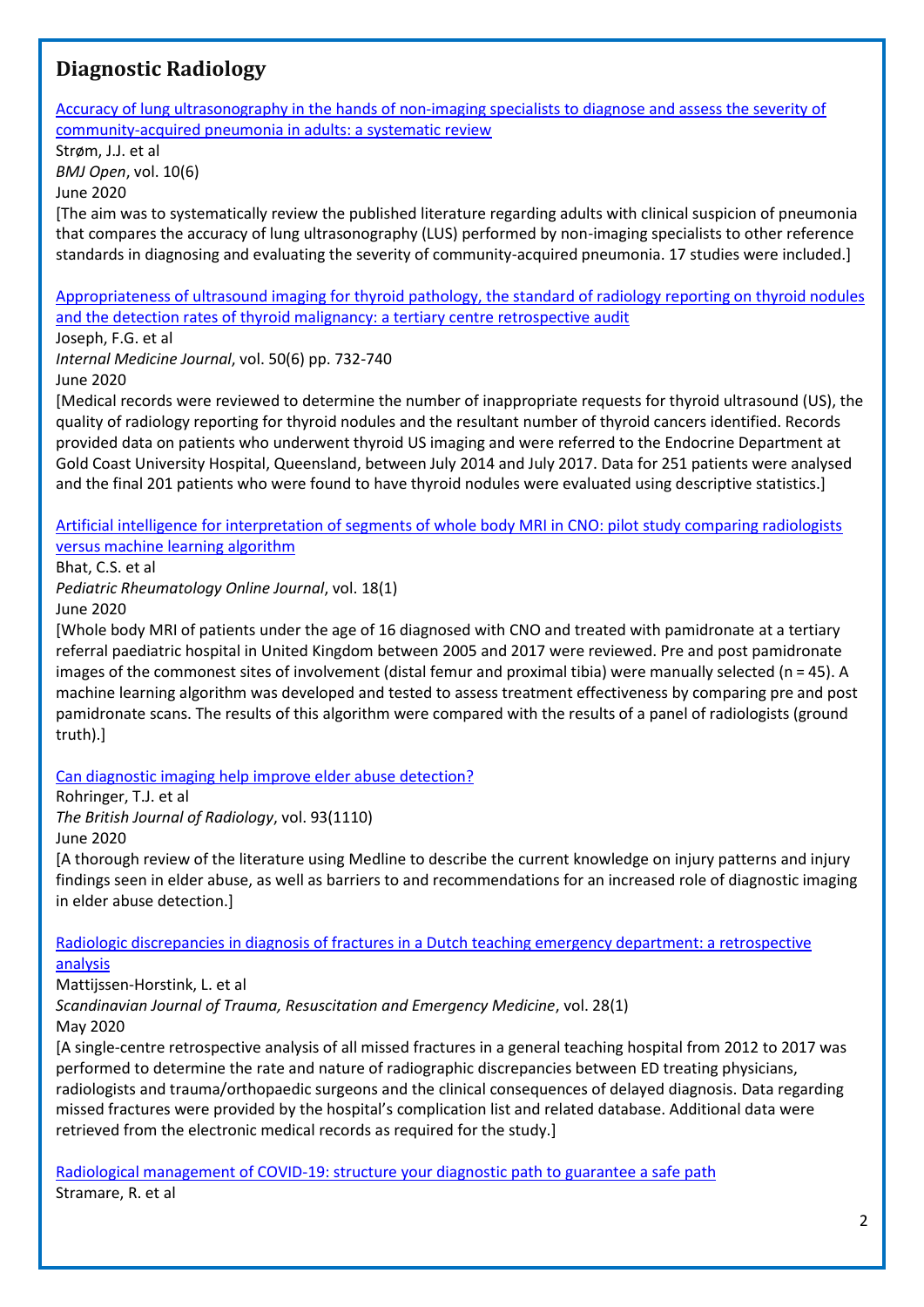#### *La Radiologia Medica* June 2020

[This article provides an overview of how one imaging department at an Italian hospital has optimised the diagnostic pathway during the COVID-19 outbreak. A mobile CT scanner in a truck was rented and became operative for all patients with a confirmed diagnosis of COVID-19 and another CT was assigned for all suspected cases. The authors report that during the outbreak, the radiological workflow was never interrupted and despite the national lockdown only a 29.3% decrease of CT scans occurred compared to the previous year.]

[What is the validity of self-reported fractures?](http://europepmc.org/article/MED/32382588?singleResult=true)

Baleanu, F. et al *Bone Reports*, vol. 12 June 2020

[The authors assessed the validity of self-reported fractures, over a median follow-up period of 6.2 years, in a population-based cohort of 3,560 postmenopausal women, aged 60-85 years, from the Fracture Risk Brussels Epidemiological Enquiry (FRISBEE) study. A self-reported fracture was considered as a true positive if it was validated by written reliable medical reports (radiographs, CT scans or surgical report). False positives fractures were considered to be those for which the radiology report indicated that there was no fracture at the reported site.]

# <span id="page-2-0"></span>**Education and Training**

Coronavirus disease 2019 [\(COVID-19\) and radiology education-strategies for survival](https://www.jacr.org/article/S1546-1440(20)30371-9/pdf)

Slanetz, P.J. et al *Journal of the American College of Radiology*, vol. 17(6) pp. 743-745

June 2020

[This article suggests ways that radiology staff can continue their learning through innovative approaches during the COVID-19 pandemic.]

Effectiveness of the [clinical decision support tool ESR eGUIDE for teaching medical students the appropriate](https://link.springer.com/content/pdf/10.1007/s00330-020-06942-2.pdf)  [selection of imaging tests: randomized cross-over evaluation](https://link.springer.com/content/pdf/10.1007/s00330-020-06942-2.pdf)

Diekhoff, T. et al *European Radiology* May 2020

[This study aimed to evaluate the ESR eGUIDE—the European Society of Radiology (ESR) e-Learning tool for appropriate use of diagnostic imaging modalities—for learning purposes in different clinical scenarios. Forty clinical scenarios were developed in which at least one imaging modality was clinically most appropriate, and the scenarios were divided into sets 1 and 2. These sets were provided to medical students randomly assigned to group A or B to select the most appropriate imaging test for each scenario.]

[Evaluating the principles of radiation protection in diagnostic radiologic examinations: collimation, exposure factors](http://europepmc.org/article/MED/32149477?singleResult=true)  [and use of protective equipment for the patients and their companions](http://europepmc.org/article/MED/32149477?singleResult=true)

Farzanegan, Z. et al

*Journal of Medical Radiation Sciences*, vol. 67(2) pp. 119-127 June 2020

[This cross-sectional study aimed to evaluate the observance of the principles of radiation protection in radiographic examinations with emphasis on field size collimation, suitability of exposure factors and the use of protective equipment for the patients and their companions. Two radiography students on their final year of study at Ahvaz Jundishapur University of Medical Sciences observed 100 radiographic examinations from the imaging departments of five educational hospitals.]

[Trainee and attending perspectives on remote radiology readouts in the era of the COVID-19 pandemic](https://www.academicradiology.org/article/S1076-6332(20)30295-6/pdf)

Matalon, S. A. et al *Academic Radiology* May 2020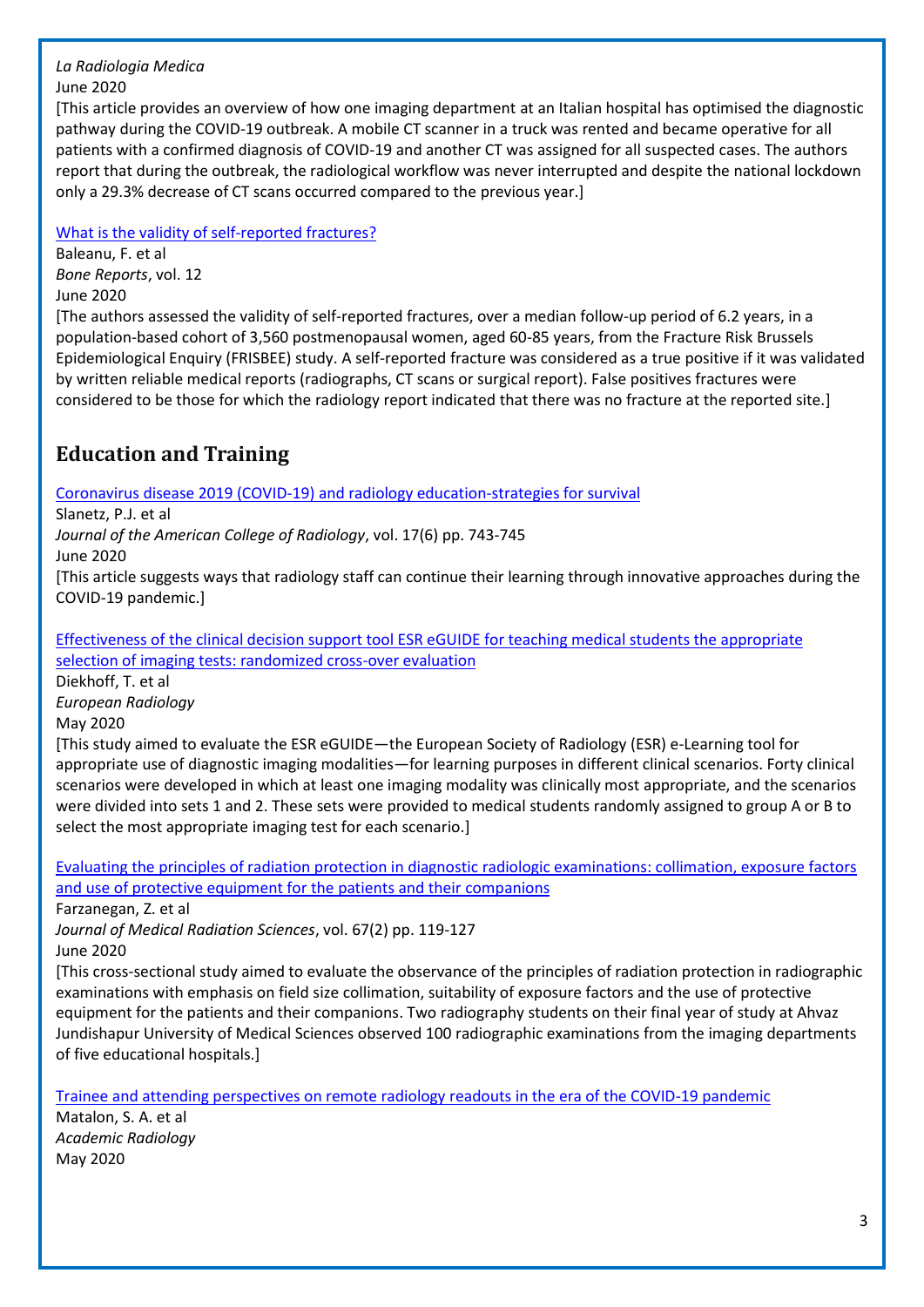[The authors describe how a large academic radiology department achieved socially distant "remote readouts". They provide trainee and attending perspectives on this early experience, and propose ways by which "remote readouts" can be used effectively by training programs beyond COVID-19.]

#### Virtual read-out: radiology education for the  $21<sup>st</sup>$  century during the COVID-19 pandemic

Li, C. et al *Academic Radiology,* vol. 27(6) June 2020

[The authors present the novel use of video-conferencing in virtual radiology read-outs during the COVID-19 pandemic. According to the authors, knowledge of key aspects of set-up, implementation, and possible pitfalls of video-conferencing technology in the application of virtual read-outs can help to improve the educational experience of radiology trainees and promote potential future distance learning and collaboration.]

## <span id="page-3-0"></span>**Interventional Radiology**

[Interventional radiology and COVID-19: evidence-based measures to limit transmission](http://europepmc.org/article/MED/32229433?singleResult=true)

Chandy, P.E. et al

*Diagnostic and Interventional Radiology*, vol. 26(3) pp. 236-240

May 2020

[This article suggests various infection control measures for implementation by interventional departments during the COVID-19 pandemic. It considers the control of patient and staff movement, cleaning procedures, segregation of patients, and segregation of staff.]

[Interventional radiology procedures for COVID-19 patients: how we do it](https://link.springer.com/content/pdf/10.1007/s00270-020-02483-9.pdf)

Too, C.W. et al

*Cardiovascular and Interventional Radiology*, vol. 43(6) pp. 827-836 June 2020

[The authors detail their approach on how to perform interventional procedures for COVID-19 patients at the bedside, in the isolation room, and with the patient transferred to the interventional radiology centre.]

[Preparing IR for COVID-19: The Singapore Experience](https://www.jvir.org/article/S1051-0443(20)30335-3/pdf)

Gogna, A. et al

*Journal of Vascular and Interventional Radiology*, vol. 31(6) pp. 869-875 June 2020

[This article describes special measures undertaken for interventional radiology staff in Australia during the current coronavirus disease 2019 (COVID-19) pandemic. The authors recognise that each interventional radiology service around the world faces unique challenges, but they explain that the principles outlined in this article will be useful when designing or strengthening individual practices and integrating them within wider hospital and national measures.]

[Radiation therapy during the COVID-19 pandemic: experience from Beijing, China](http://iv.iiarjournals.org/content/34/3_suppl/1675.full.pdf)

Wang, W. et al *In Vivo*, vol. 34(3) June 2020 [This article explains how the radiotherapy department at Peking Union Medical College (a comprehensive hospital in Beijing) has adapted and continued to treat patients during the COVID-19 pandemic.]

[Radiotherapy during COVID-19 pandemic. How to create a NO fly zone: a Northern Italy experience](https://link.springer.com/content/pdf/10.1007/s11547-020-01217-8.pdf)

Montesi, G. et al *La Radiologia Medica*, vol. 125(6) p. 600-603 June 2020

[This article describes how a radiotherapy department in an Italian hospital has utilised telephonic screening and telephonic triage to assess patients remotely and reduce contacts and infections.]